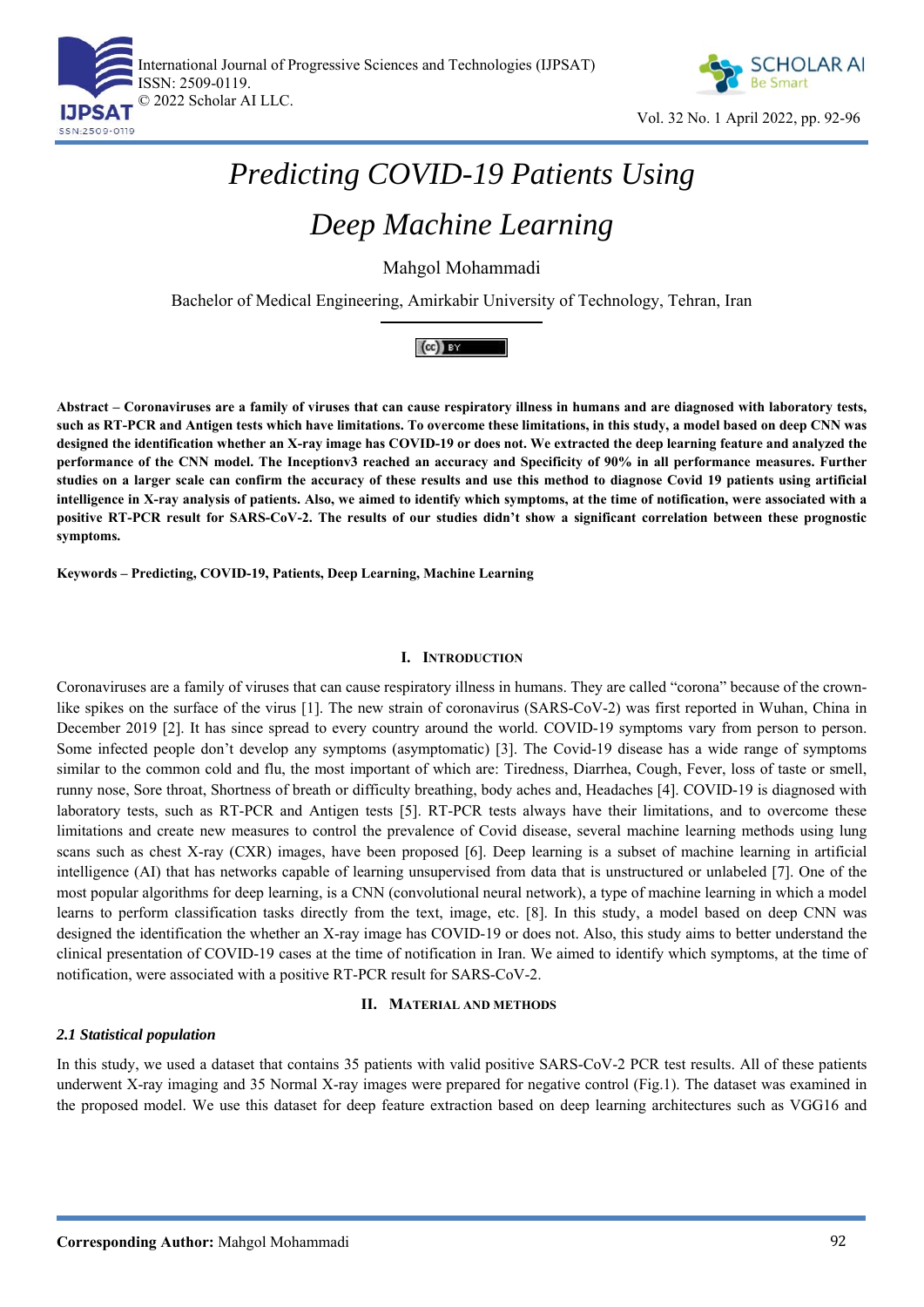InceptionV3. We used InceptionV3 as a transfer learning approach for the identification of COVID-19. Finally, we trained, validated and evaluated the performance of the proposed model. The symptoms of all patients who had an X-ray image and their disease was confirmed by the Rt-PCR test were asked one week before and, after the positive test. The key characteristics of the study population for those reporting symptoms are summarized in Table 1.



Figure .1. (A): Normal X-ray images, (B): X-ray imaging Belonging to Covid-19 patients.

| Table.1. The key characteristics of PCR-positive cases in study population. |  |  |  |  |
|-----------------------------------------------------------------------------|--|--|--|--|
|-----------------------------------------------------------------------------|--|--|--|--|

| Variable            | Value ( $n = 35$ ) |  |
|---------------------|--------------------|--|
| Gender              |                    |  |
| Male                | 19(54%)            |  |
| Female              | $16(46\%)$         |  |
| Smoking history     |                    |  |
| Never-smoker        | 18(52%)            |  |
| Current smoker      | 17(48%)            |  |
| History of Covid-19 |                    |  |
| Previously infected | $16(46\%)$         |  |
| Never infected      | 5(14%)             |  |
| Unknown history     | 14 $(40\%)$        |  |
| Age                 |                    |  |
| 1-15 years old      | 3(8%)              |  |
| 16-35 years old     | 18(52%)            |  |
| 36-60 years old     | 10(29%)            |  |
| 61-85 years old     | 4 (11%)            |  |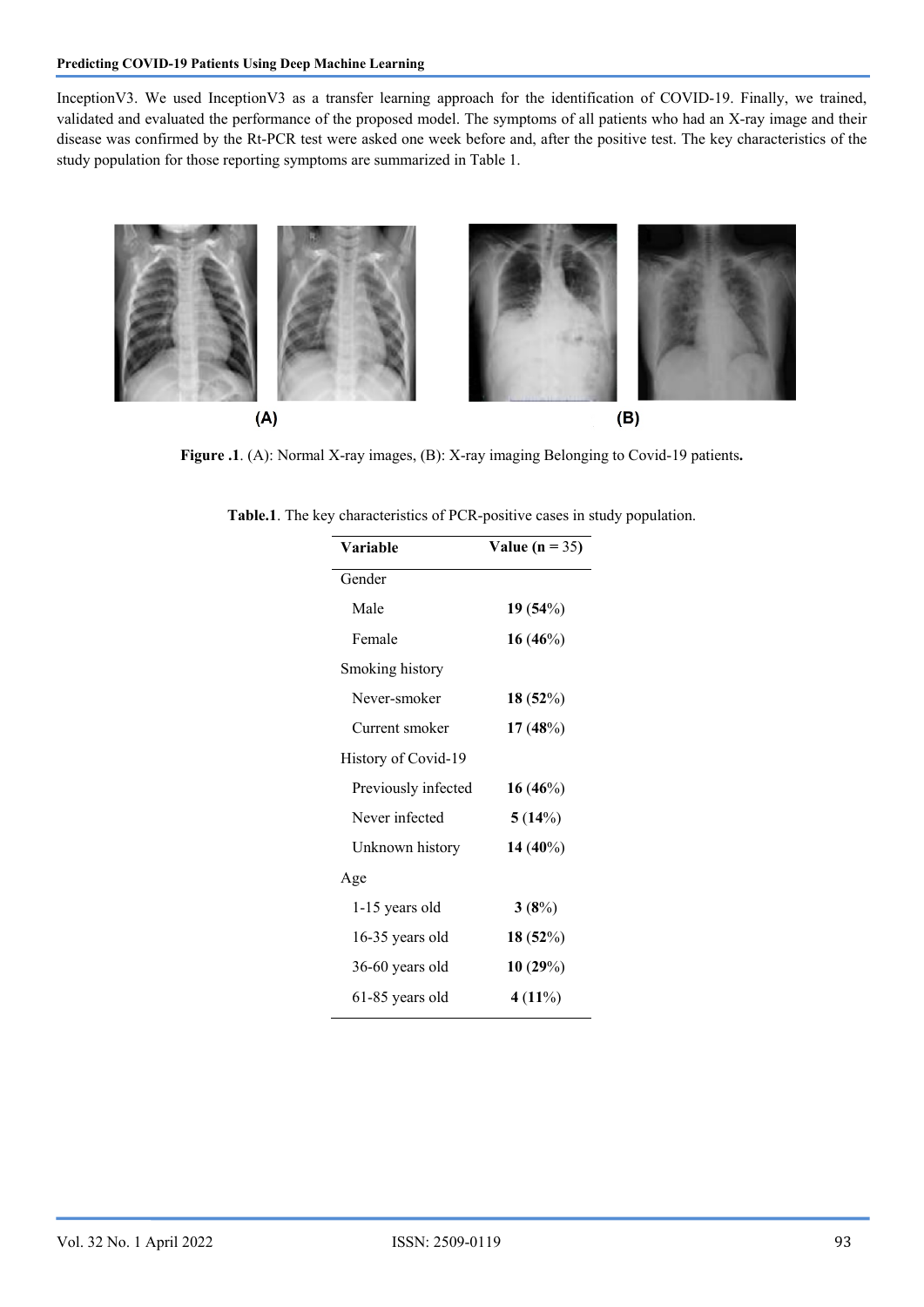#### *2.2 Creating the CNN model*

To evaluate the performance of the model on X-Ray images, four metrics including the accuracy, sensitivity, specificity, and Positive Prediction Value (PPV) were calculated as follows: Accuracy = true predictions/total number of cases, Sensitivity  $(Recall)$  = true positive/positive, Specificity = true negative/negative, Positive Prediction Value (PPV) (Precision) = True Positive/(True Positive + False Positive. In this developed model: The True Positive (TP) is the number of correctly predicted COVID-19 pneumonia cases/images, The False Positive (FP) is the number of mistakenly predicted COVID-19 pneumonia cases/images, The Positive is the number of cases/images of COVID-19 pneumonia patients, The True Negative (TN) is the number of correctly predicted non-COVID-19 pneumonia cases/images, The False Negative (TN) is the number of mistakenly predicted non-COVID-19 pneumonia cases/images and The Negative is the number of non-COVID-19 pneumonia cases/images enrolled.

#### *2.3 Training and testing of the model*

For image-based metrics, 35 images containing infection lesions identified by radiologists among patients with COVID-19 pneumonia were used as the positive sample, and 35 X-rays images from patients with non-COVID-19 pneumonia were used as the negative sample. After creating the model based on the algorithm of IncepyionV3, we trained the model for 35 X-rays images in normal and COVID-19 pneumonia patients [9].

$$
Accuracy = \frac{TP + TN}{TP + FP + TN + FN}
$$

$$
PPV(Precision) = \frac{TP}{TP + FP}
$$

$$
Sensitivity (Recall) = \frac{TP}{TP + FN}
$$

$$
TN
$$

$$
Specificity = \frac{T}{TN + FP}
$$

#### *2.4 Real-time quantitative PCR*

For all samples, RNA was extracted by Roje RNA extraction kit (Cat, No RN983010). Then, Real-time PCR was performed in a 20-μl reaction containing: 5µ RNA, 9µ enzyme mix, 1µ primer-probe and 5µ water was prepared for each sample. all of samples were checked with positive and negative controls in each real time-PCR running by StepOnePlus™ Real-Time PCR Systems (ABI Applied Bio-systems, Thermo Fisher Scientific, USA). RT-PCR amplifications were done as follows: Reverse Transcription was set to an initial 50°C for 20 min, 95°C for 3 min for initial denaturation and then for a total of 45 cycles, 94°C for 10 seconds and 55°C for 40 seconds (step and hold).

#### *2.5 Statistical Analysis*

We used univariate logistic regression to model the risk of testing positive for SARS-CoV-2 as a function of symptoms reported in the week before testing. All statistical analysis was performed using the GraphPad Prism v8 (GraphPad Software Inc., USA). For all tests, a P-value <0.05 was considered statistically significant.

#### **III. RESULTS**

#### *3.1 X-rays images analysis by Artificial Intelligence*

In this study, we examined the performance of the CNN model based on the algorithm of IncepyionV3, in 35 COVID-19 pneumonia patients by X-rays images. The results are reported in Table 2.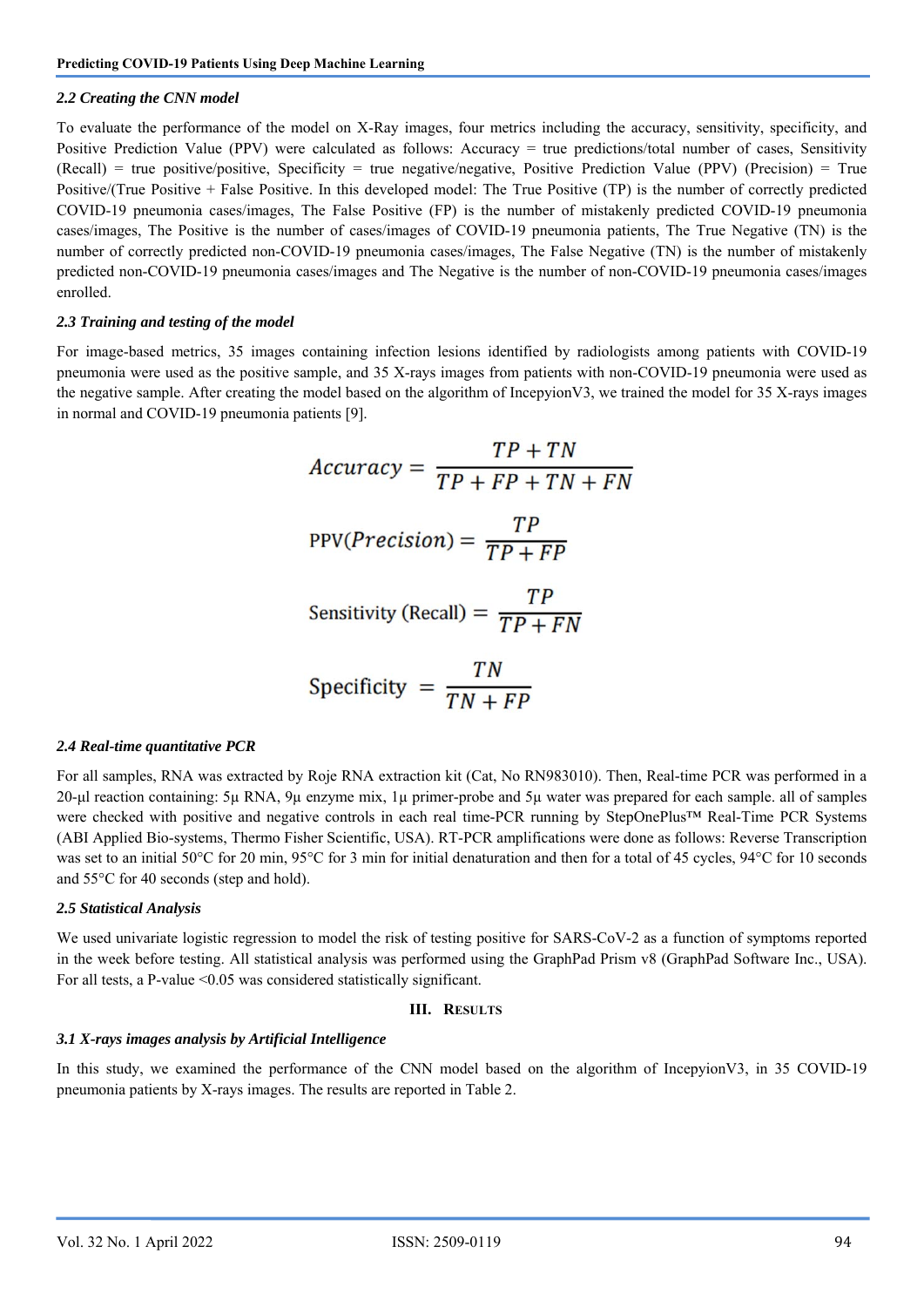| <b>CNN</b> Model        | Accuracy | <b>Sensitivity</b> | <b>Specificity</b> | PPV    |
|-------------------------|----------|--------------------|--------------------|--------|
| Inception <sub>v3</sub> | $90\%$   | $95\%$             | $90\%$             | $85\%$ |

**Table.2**. analysis of different performance measure of our model using deep learning.

#### *3.2 Correlation studies between symptoms and clinical features*

The symptoms reported in PCR-positive patients are summarized in Table 3. According to the table.2 information, the most reported symptom among PCR-positive cases was headache, shortness of breath, and Cough. The results of the studies didn't show any significant differences between the reported symptoms with any clinical features of patients (P>0.05).

| Variable               | Male           | Female | <b>Total</b> |
|------------------------|----------------|--------|--------------|
| Gender                 | 19             | 16     | 35           |
| Fever                  | 8              | 7      | 15           |
| Sore throat            | 6              | 6      | 12           |
| Cough                  | 9              | 6      | 15           |
| shortness of breath    | 10             | 7      | 17           |
| loss of taste or smell | $\overline{4}$ | 3      | 7            |
| headache               | 11             | 9      | 20           |

**Table.3**. symptoms reported in PCR-positive patients.

#### **IV. DISCUSSION**

In this study, we examined the performance of the model for detecting whether an image has COVID-19 or is Healthy. Our model was measured in terms of accuracy, sensitivity, specificity, and Positive Prediction Value. We extracted the deep learning feature and analyzed the performance of the CNN model. The Inceptionv3 reached an accuracy and Specificity of 90% in all performance measures. Further studies on a larger scale can confirm the accuracy of these results and use this method to diagnose Covid 19 patients using artificial intelligence in X-ray analysis of patients. The proposed model for detecting COVID-19 achieved 100% accuracy. on the other hand, in this study, we also targeted the symptoms of patients with Covid-19 after confirmatory tests to obtain prognostic symptoms. The results of our studies did not show a significant correlation between these prognostic symptoms because the number of patients studied and the study population was limited. On the other hand, the number of patients who had both a PCR test and access to their X-ray results and images was a bit difficult. Therefore, by considering the larger statistical population, more accurate results can be obtained regarding the predictive symptoms of Covid-19 disease.

#### **REFERENCES**

[1] Yuki K, Fujiogi M, Koutsogiannaki S. COVID-19 pathophysiology: A review. Clinical immunology. 2020 Jun 1;215:108427.

[2] Velavan TP, Meyer CG. The COVID-19 epidemic. Tropical medicine & international health. 2020 Mar;25(3):278.

[3] Iba T, Levy JH, Connors JM, Warkentin TE, Thachil J, Levi M. The unique characteristics of COVID-19 coagulopathy. Critical Care. 2020 Dec;24(1):1-8.

[4] Brennen JS, Simon FM, Howard PN, Nielsen RK. Types, sources, and claims of COVID-19 misinformation (Doctoral dissertation, University of Oxford).